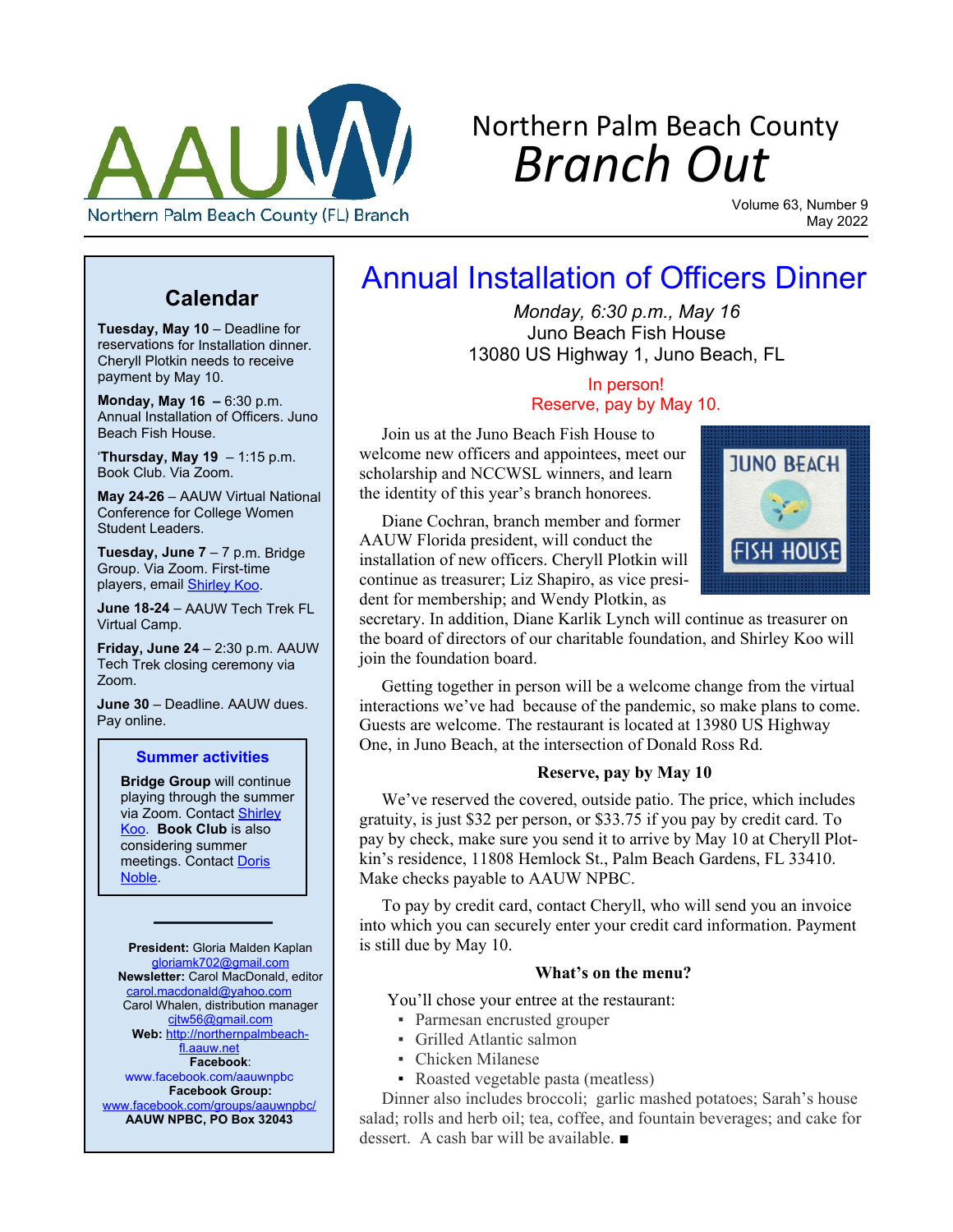# \$1,000 Karlik scholarships go to 8 women

*By Mary Jane Saunders, Scholarship Committee Chair*

Eight young women have received the 2022 NPBC AAUW Doris Karlik Scholarships for \$1,000 each, thanks to the generosity of our members. Several winners will attend the May 16 dinner, and we encourage you to meet them and find out more about their accomplishments and dreams.

**Isabella DiPaola** is a graduate of Pope John Paul II School and will be a senior biology major at Florida Atlantic University this fall. She volunteers with Equine Assisted Therapies which aids children with special needs and plans on becoming a veterinarian.

**Ben-Gina Fantaisie** is a senior at Atlantic Community High School and accepted to Florida State University in the fall. She has volunteered as a web developer for several non-profits dedicated to helping the people of Haiti and alleviating poverty. After college, she would like to attend a physician assistant program in pediatrics and eventually build a school in Haiti.

**Naomi Francisco** is a senior at Suncoast Community High School who has developed "Period Pouches" provided to shelters for homeless women to increase self esteem and provide products needed for feminine hygiene. She plans on majoring in marketing and becoming an entrepreneur advancing societal change especially for homeless women.

**Jenna Kercheville** is a Seminole Ridge High School senior and has dual-enrolled at Palm Beach State College. She plans to get a bachelor of science degree in nursing and



become a nurse practitioner, inspired by a medical team at UF Shands Hospital

**Erin Leahy** is a graduate of West Boca Raton High

School and is a freshman biology major at Florida Atlantic University. Erin works as a gymnastics coach and an animal hospital receptionist. She plans on attending medical school to become a forensic psychiatrist.

**Megan Serin** is an ecology major at Florida Atlantic University and the mother of three young children. She is returning to school after earning her associate's degree several years ago juggling child care, work ,and school. She plans to use her microbiology and ecology degree to work on environmental issues, especially to increase sustainability for future generations.

**Amiyah Stringer** is a graduate of Suncoast Community High School and will be a junior information science major at the University of North Florida. She volunteers at the Homeless Coalition of Palm Beach County, and enjoys coding and programming. She would like to work for a major IT company and then start her own business.

**Isabella Whedbee** is a senior at Palm Beach Central High School planning on majoring in advertising and English. She was president of her school's Red Cross Club and organized blood drives and disaster preparedness meetings. She would like to help female-led non-profits expand their reach through marketing. *■*

# Renew dues online now on Community Hub

A new Community Hub has replaced the old AAUW Member Services Database, promising more options for self-service, lower operational costs, and greater efficiency.

But not all features are up and running smoothly right now, and it affects the way treasurer Cheryll Plotkin can process dues renewals. As a result, she'd rather you renew online through the Community Hub instead of sending her a check, at least for the time being.

The new fiscal year starts July 1, so renewals are due by June 30. To renew online, you need to [set up](https://my.aauw.org/NC__Login?startURL=%2Fonlinejoin) [a new account](https://my.aauw.org/NC__Login?startURL=%2Fonlinejoin) on the Community Hub. The password you used for the MSD needs to be reset to log in.

[Details and instructional videos](https://www.aauw.org/membership/new-systems-update/) are on the National website. Make sure education and other information on your profile is correct and that it shows affiliations with the State of Florida and our branch.

Dues for 2022-23 total \$94 – National, \$67; AAUW Florida, \$12; and our branch, \$15. \$64 of the National dues is tax-deductible. The remaining \$3 is not because it supports the AAUW Action Fund's section  $501(c)(4)$  Lobby Corps and election-related activities. *■*

# Help pack Tech Trek supplies

Plans are moving along well for Tech Trek Florida 2022. Sixty girls will attend the virtual camp, including **Caroline McCarthy** from Jupiter Middle School.

Supplies will be mailed to the girls before June 1. If you can help pack supplies on May 27 or May 31, email **Sue Slone**. A grant from Stetson University covers cost for most supplies.

For a list of class offerings check the **Tech Trek FL website** .Be looking for an invitation to our closing ceremony Friday, June 24, at 2:30 p.m. It will give you a brief look at our virtual camp and the girls who attend.

*– Sue Slone, Tech Trek Florida Coordinator. ■*